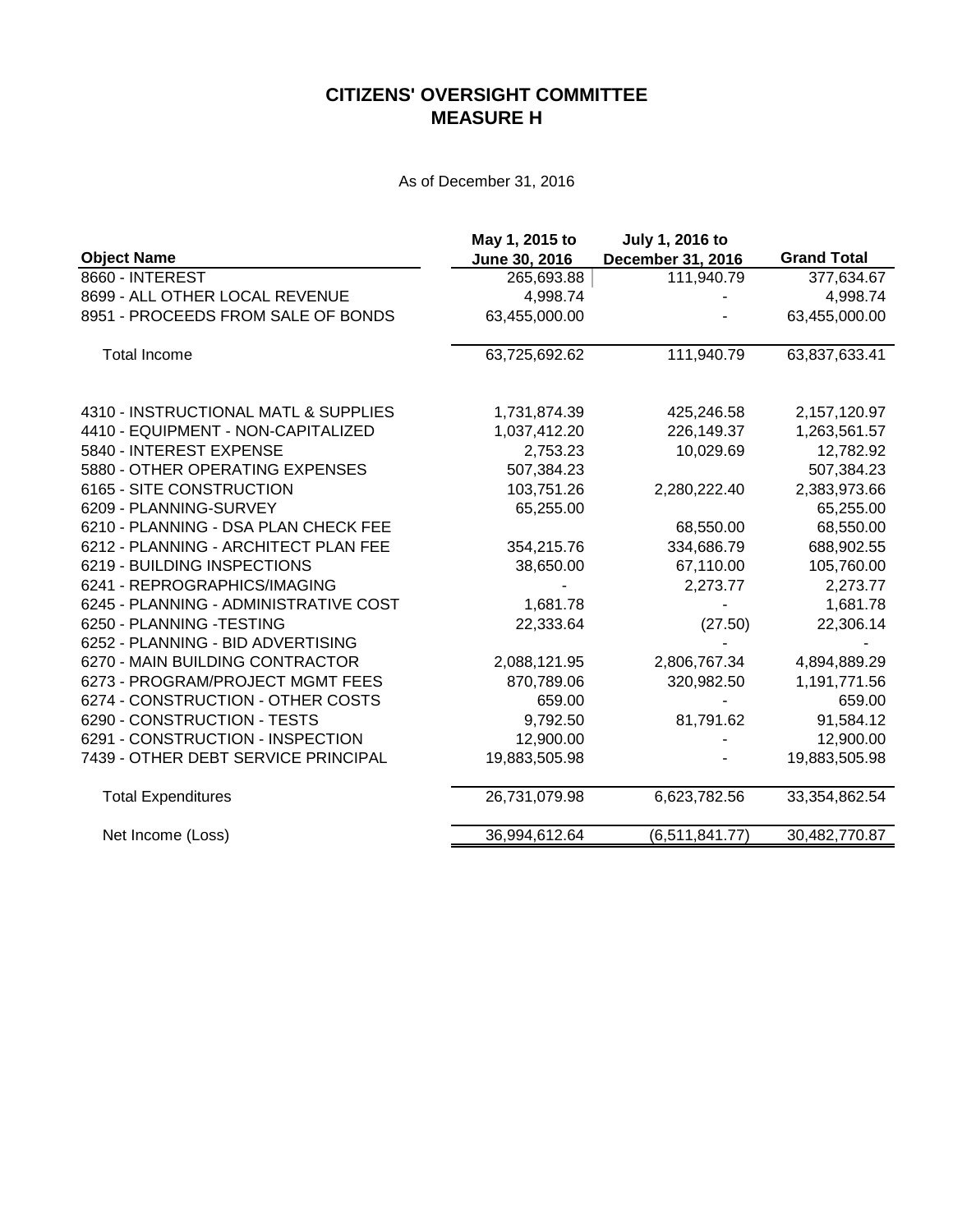## **CITIZENS OVERSIGHT COMMITTEE**

## **GO BOND FUND 24 EXPENDITURE DETAIL BY SITE AS OF DECEMBER 31, 2016**

|             |                               |                                            | May 1, 2015 to | July 1, 2016 to   |                    |
|-------------|-------------------------------|--------------------------------------------|----------------|-------------------|--------------------|
| <b>Site</b> |                               | Vendor                                     | June 30, 2016  | December 31, 2016 | <b>Grand Total</b> |
| 000         | <b>DISTRICT</b>               | 2012 CERT OF PARTICIPATION                 | 19,883,505.98  |                   | 19,883,505.98      |
|             |                               | <b>ADMIN FEE</b>                           | 31,807.60      | 10,029.69         | 41,837.29          |
|             |                               | <b>ADMIN FEE</b>                           |                |                   |                    |
|             |                               | <b>C2 IMAGING</b>                          |                |                   |                    |
|             |                               | <b>CONTINGENCY</b>                         | 3,650.00       |                   | 3,650.00           |
|             |                               | <b>CUMMING CONSTRUCTION MANAGEMENT INC</b> |                |                   |                    |
|             |                               | <b>GOVERNMENT FINANCIAL STRAT</b>          | 28,125.00      |                   | 28,125.00          |
|             |                               | <b>IPREO</b>                               | 1,425.00       |                   | 1,425.00           |
|             |                               | <b>MOODY'S INVESTORS SERV</b>              | 28,000.00      |                   | 28,000.00          |
|             |                               | <b>P2S ENGINEERING INC</b>                 |                |                   |                    |
|             |                               | <b>SOURCE MEDIA</b>                        | 500.00         |                   | 500.00             |
|             | STRADLING YOCCA CARLSON&RAUTH | 46,500.00                                  |                | 46,500.00         |                    |
|             |                               | TRFR INTEREST EXP TO INCOME                | (29,054.37)    |                   | (29,054.37)        |
|             |                               | UNDERWRITERS DISCOUNT                      | 397,384.23     |                   | 397,384.23         |
|             |                               | <b>US BANK</b>                             | 1,800.00       |                   | 1,800.00           |
| 020         | <b>ANAHEIM</b>                | <b>CULVER NEWLIN</b>                       | 343,577.21     | 69,540.04         | 413,117.25         |
|             |                               | <b>WENGER CORP</b>                         | 9,537.48       | 2,974.11          | 12,511.59          |
| 021         | <b>WESTERN</b>                | <b>CULVER NEWLIN</b>                       | 182,903.95     | 3,611.47          | 186,515.42         |
| 022         | <b>MAGNOLIA</b>               | <b>CULVER NEWLIN</b>                       | 170,594.56     | 46,386.09         | 216,980.65         |
| 023         | <b>SAVANNA</b>                | <b>CULVER NEWLIN</b>                       | 164,885.76     | 6,286.74          | 171,172.50         |
| 024         | <b>LOARA</b>                  | <b>CULVER NEWLIN</b>                       | 142,901.23     | 1,502.39          | 144,403.62         |
| 025         | <b>KATELLA</b>                | <b>C2 IMAGING</b>                          | 1,681.78       | 1,357.50          | 3,039.28           |
|             |                               | <b>CULVER NEWLIN</b>                       | 338,829.48     | 28,540.32         | 367,369.80         |
|             |                               | <b>CUMMING CONSTRUCTION MANAGEMENT INC</b> | 418,530.00     | 151,187.50        | 569,717.50         |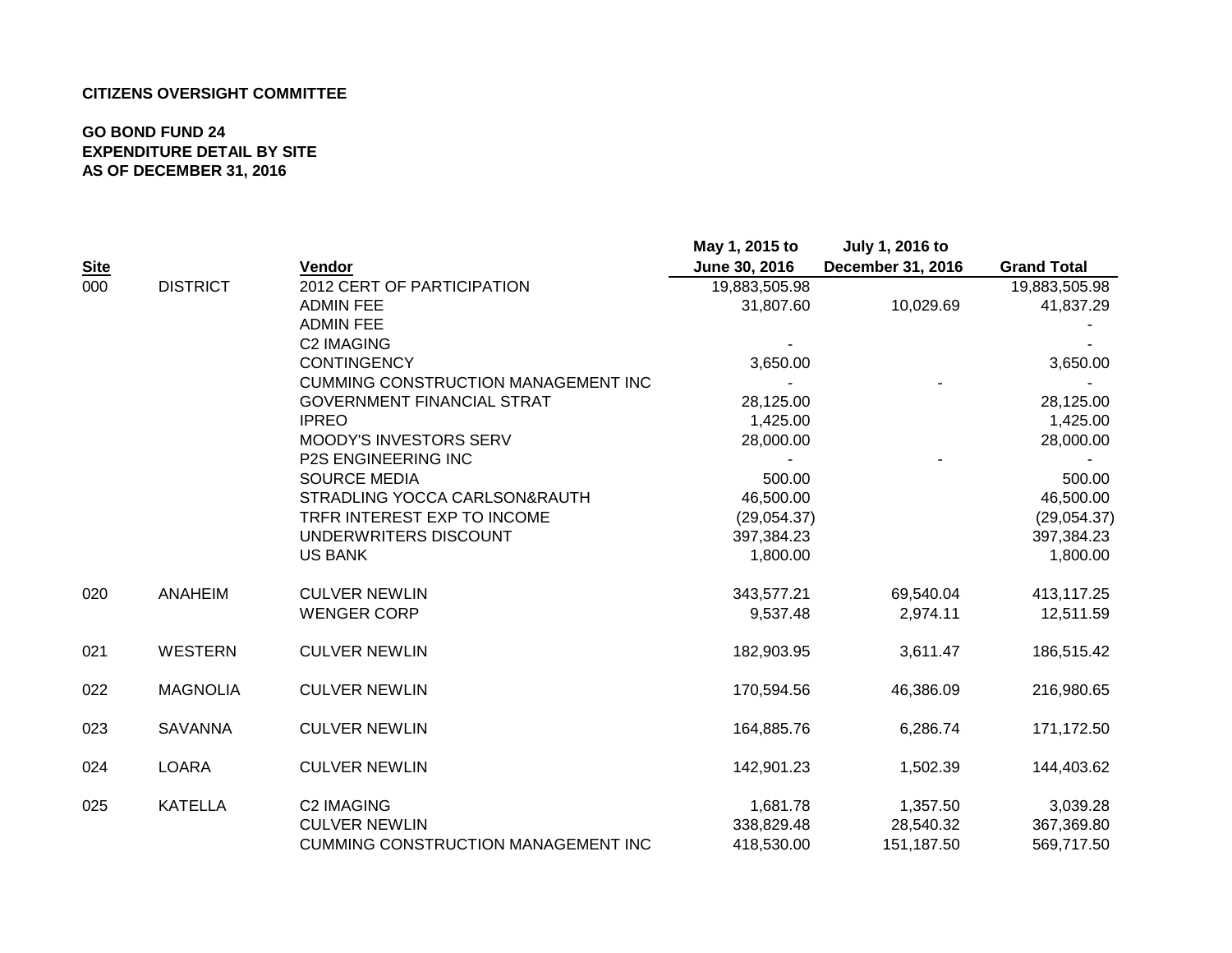|                    |                             | <b>GHATAODE BANNON ARCHITECTS</b><br>GROUP DELTA CONSULTANTS INC<br><b>INSPECTION RESOURCES</b> | 67,312.50<br>32,126.14<br>17,480.00 | 123,727.73<br>81,764.12 | 191,040.23<br>113,890.26<br>17,480.00 |
|--------------------|-----------------------------|-------------------------------------------------------------------------------------------------|-------------------------------------|-------------------------|---------------------------------------|
|                    |                             | PINNER CONSTRUCTION CO INC<br><b>SWRCB</b>                                                      | 2,191,873.21<br>659.00              | 5,086,989.74            | 7,278,862.95<br>659.00                |
|                    |                             | VITAL INSPECTION SERVICES INC<br><b>WESTGROUP DESIGNS</b>                                       | 51,550.00<br>272,906.76             | 67,110.00               | 118,660.00<br>272,906.76              |
| 027                | <b>KENNEDY</b>              | <b>CULVER NEWLIN</b>                                                                            | 185,981.27                          | 49,678.98               | 235,660.25                            |
| 028                | <b>CYPRESS</b>              | <b>C2 IMAGING</b>                                                                               |                                     | 190.85                  | 190.85                                |
|                    |                             | <b>CULVER NEWLIN</b>                                                                            | 238,269.08                          | 64,150.40               | 302,419.48                            |
|                    |                             | CUMMING CONSTRUCTION MANAGEMENT INC                                                             | 30,520.00                           | 18,457.50               | 48,977.50                             |
|                    |                             | DIVISION OF THE STATE ARCHITECT                                                                 |                                     | 68,550.00               | 68,550.00                             |
|                    |                             | NB CONSULTING ENGINEERS INC                                                                     | 29,900.00                           |                         | 29,900.00                             |
|                    |                             | P2S ENGINEERING INC                                                                             | 13,996.50                           |                         | 13,996.50                             |
|                    |                             | RUHNAU RUHNAU CLARKE                                                                            |                                     | 26,850.00               | 26,850.00                             |
| 031                | <b>BROOKHURST</b>           | <b>CULVER NEWLIN</b>                                                                            | 42,644.24                           | 79,234.35               | 121,878.59                            |
| 032                | <b>ORANGEVIEW</b>           | <b>CULVER NEWLIN</b>                                                                            | 87,558.63                           | 465.48                  | 88,024.11                             |
| 034                | <b>WALKER</b>               | <b>CULVER NEWLIN</b>                                                                            | 96,382.23                           | 7,039.01                | 103,421.24                            |
|                    |                             | <b>WENGER CORP</b>                                                                              | 3,712.32                            |                         | 3,712.32                              |
| <b>DALE</b><br>035 |                             | <b>CULVER NEWLIN</b>                                                                            | 54,551.43                           | 64,114.42               | 118,665.85                            |
|                    |                             | <b>CUMMING CONSTRUCTION MANAGEMENT INC</b><br><b>GHATAODE BANNON ARCHITECTS</b>                 | 53,555.00                           | 21,265.00<br>184,109.06 | 74,820.00<br>184,109.06               |
|                    |                             | <b>INSPECTION RESOURCES</b>                                                                     | 7,925.00                            |                         | 7,925.00                              |
|                    | NB CONSULTING ENGINEERS INC | 9,950.00                                                                                        |                                     | 9,950.00                |                                       |
| 037                | <b>SYCAMORE</b>             | <b>CULVER NEWLIN</b>                                                                            | 116,822.83                          | 6,939.55                | 123,762.38                            |
| 038                | <b>BALL</b>                 | <b>CULVER NEWLIN</b>                                                                            | 43,721.60                           | 50,291.87               | 94,013.47                             |
| 040                | <b>SOUTH</b>                | <b>CULVER NEWLIN</b>                                                                            | 199,313.64                          | 8,761.74                | 208,075.38                            |
| 042                | <b>OXFORD</b>               | <b>CULVER NEWLIN</b>                                                                            | 141,705.14                          | 65,976.32               | 207,681.46                            |
| 044                | <b>LEXINGTON</b>            | <b>CULVER NEWLIN</b>                                                                            | 81,288.54                           | 28,388.83               | 109,677.37                            |